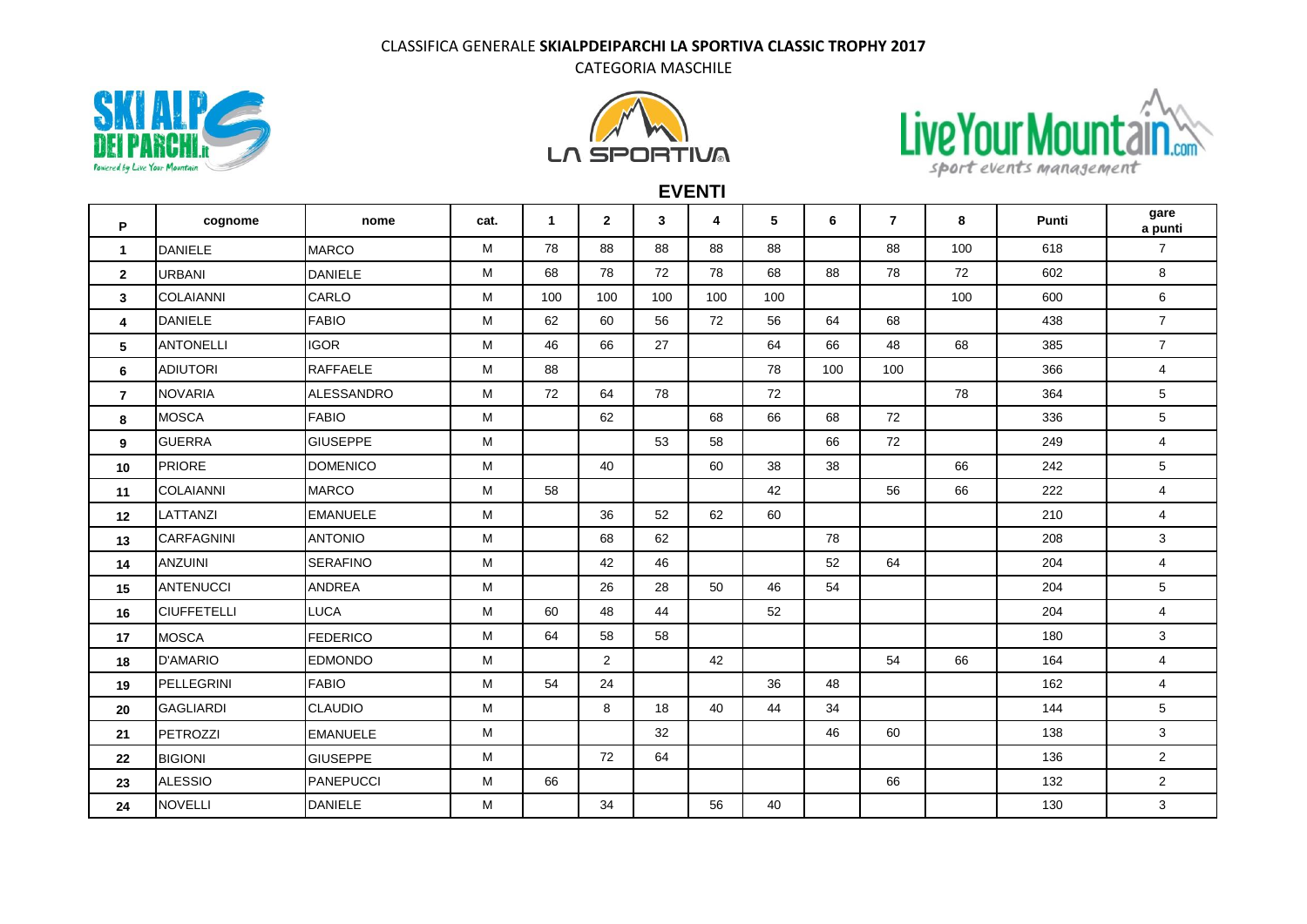## CLASSIFICA GENERALE **SKIALPDEIPARCHI LA SPORTIVA CLASSIC TROPHY 2017**

CATEGORIA MASCHILE

| 25         | <b>OLLA</b>          | <b>MASSIMILIANO</b> | M |    | 56 |    | 66 |    |    |    | 122 | $\overline{2}$ |
|------------|----------------------|---------------------|---|----|----|----|----|----|----|----|-----|----------------|
| 26         | <b>DE PAULIS</b>     | <b>DAVIDE</b>       | M |    | 54 |    | 64 |    |    |    | 118 | $\overline{2}$ |
| ${\bf 27}$ | <b>GAGLIARDI</b>     | <b>FRANCESCO</b>    | M |    | 20 | 20 | 44 | 32 |    |    | 116 | $\overline{4}$ |
| 28         | <b>GIORDANO</b>      | <b>STEFANO</b>      | M |    | 50 |    |    | 62 |    |    | 112 | $\overline{2}$ |
| 29         | <b>COSTANTINI</b>    | ANDREA              | м |    | 12 | 40 |    |    |    | 58 | 110 | $\mathbf{3}$   |
| $30\,$     | DI PADOVA            | <b>GIUSEPPE</b>     | М |    |    |    |    | 50 | 60 |    | 110 | $\overline{2}$ |
| 31         | <b>CAMPANA</b>       | ANGELO              | M |    | 46 |    |    |    | 62 |    | 108 | $\overline{2}$ |
| 32         | <b>COLAIANNI</b>     | <b>CRISTIAN</b>     | м |    | 44 |    | 58 |    |    |    | 102 | $\overline{2}$ |
| 33         | <b>AZZARELLO</b>     | <b>SERGIO</b>       | M |    | 22 | 24 |    |    | 50 |    | 96  | $\mathbf{3}$   |
| 34         | <b>TOTANI</b>        | <b>FERDINANDO</b>   | M |    |    | 42 | 52 |    |    |    | 94  | $\overline{2}$ |
| 35         | <b>D'OSTILIO</b>     | LORENZO             | М |    | 32 |    |    |    | 58 |    | 90  | $\overline{2}$ |
| 36         | <b>BARDI</b>         | <b>MARZIO</b>       | M |    | 38 | 48 |    |    |    |    | 86  | $\overline{2}$ |
| 37         | SELLI                | <b>GIANLUCA</b>     | м |    |    |    |    |    | 36 | 48 | 84  | $\overline{2}$ |
| 38         | <b>DANIELE</b>       | <b>LUCA</b>         | M | 48 |    |    | 36 |    |    |    | 84  | $2^{\circ}$    |
| 39         | <b>PISONI</b>        | <b>CESARE</b>       | M |    |    | 83 |    |    |    |    | 83  | $\mathbf{1}$   |
| 40         | DE VECCHI            | <b>GIORDANO</b>     | M |    |    | 81 |    |    |    |    | 81  | $\mathbf{1}$   |
| 41         | <b>SALVATORE</b>     | <b>FRANCO</b>       | м |    | 30 |    |    | 48 |    |    | 78  | $\overline{2}$ |
| 42         | <b>D'ALESSANDRO</b>  | <b>ANTONIO</b>      | м |    |    |    |    |    | 72 |    | 72  | $\mathbf{1}$   |
| 43         | <b>COSTA</b>         | <b>GIANCARLO</b>    | M |    |    | 69 |    |    |    |    | 69  | $\mathbf{1}$   |
| 44         | <b>CARROZZI</b>      | <b>LINO</b>         | M |    | 18 |    | 46 |    |    |    | 64  | $\overline{2}$ |
| 45         | <b>VOLPE</b>         | <b>MAURO</b>        | M |    | 28 | 34 |    |    |    |    | 62  | $\overline{2}$ |
| 46         | <b>D'AROMA</b>       | <b>MAURO YURI</b>   | м |    |    | 22 | 38 |    |    |    | 60  | $\overline{2}$ |
| 47         | <b>GIANNANGELI</b>   | <b>LENADRO</b>      | м |    |    | 60 |    |    |    |    | 60  | $\mathbf{1}$   |
| 48         | <b>DI SANTE</b>      | <b>DONATELLO</b>    | M |    |    |    |    | 58 |    |    | 58  | $\mathbf{1}$   |
| 49         | <b>CARDI</b>         | <b>ANDREA</b>       | M | 56 |    |    |    |    |    |    | 56  | $\mathbf{1}$   |
| 50         | <b>MORO</b>          | <b>CRISTIAN</b>     | М |    |    |    |    | 54 |    |    | 54  | $\mathbf{1}$   |
| 51         | <b>DI GIOSAFATTE</b> | <b>DAVIDE</b>       | м |    |    |    | 54 |    |    |    | 54  | $\mathbf{1}$   |
| 52         | CHIARANZELLI         | <b>MARCO</b>        | М |    |    |    |    |    |    | 52 | 52  | $\mathbf{1}$   |
| 53         | CHIARANZELLI         | ANDREA              | M |    |    |    |    |    |    | 52 | 52  | $\mathbf{1}$   |
| 54         | <b>TARTAGLIA</b>     | <b>GIAMPIERO</b>    | М |    | 52 |    |    |    |    |    | 52  | $\mathbf{1}$   |
| 55         | <b>ELIO</b>          | <b>GAETANO</b>      | м | 52 |    |    |    |    |    |    | 52  | $\mathbf{1}$   |